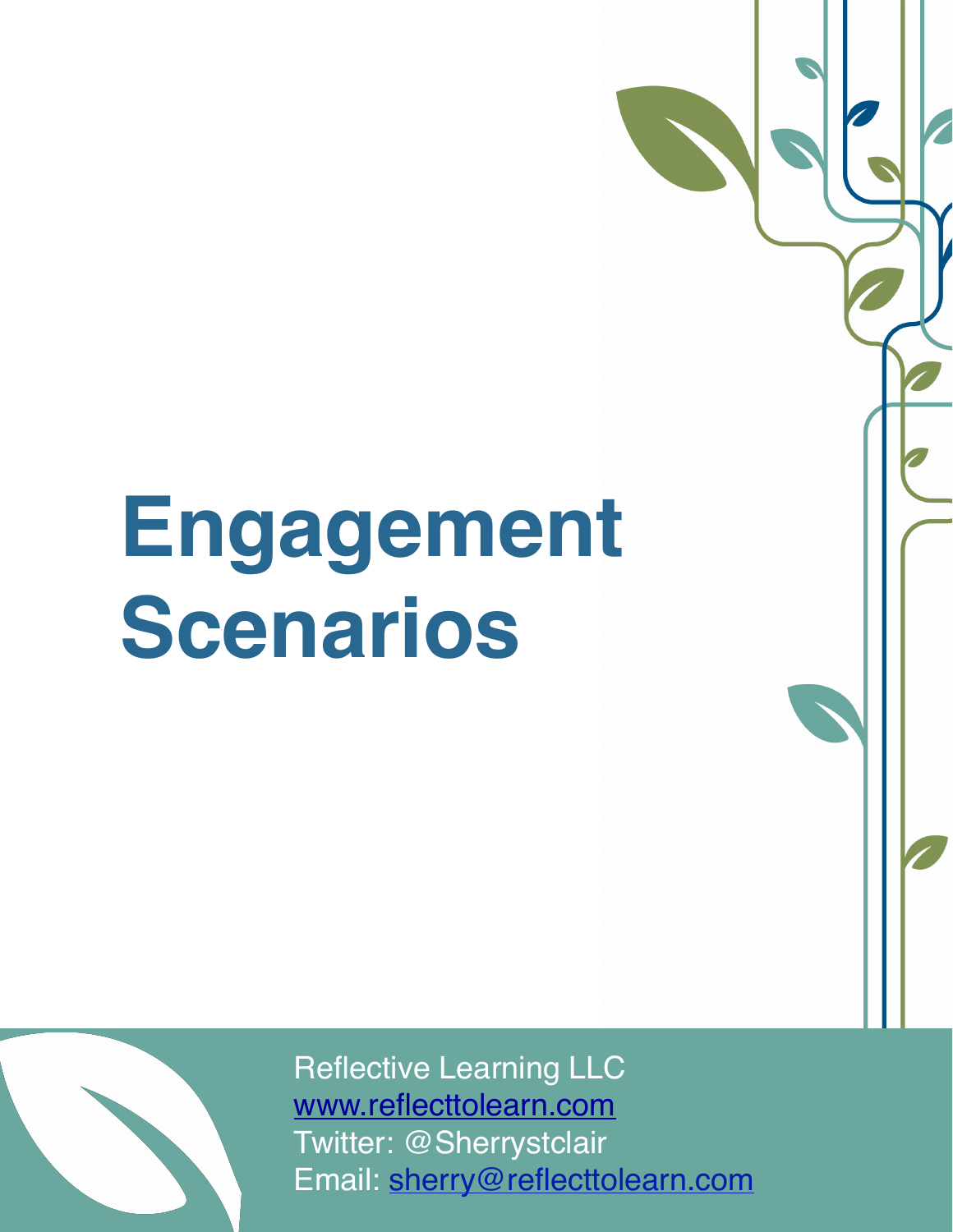Mrs. Parker, a sixth grade science teacher, truly loves teaching and wants the very best for her students. She seems willing to change her instructional practices as long as she knows it will benefit the students. Mrs. Parker has been working on learner engagement as her instructional goal. During your last coaching session with her, Mrs. Parker shared that she was having difficulty getting all students to actively engage when utilizing formative assessments. When you observe her classroom, you note the following dialogue.

Mrs. Parker: Kalie, what is one type of energy?

Kalie: Thermal energy

Mrs. Parker: Excellent

Mrs. Parker: Andrew, can you name another type of energy? Andrew: Heat energy

Mrs. Parker: Very good

Mrs. Parker: Sandra, can you name another type of energy? Sandra: No.

Mrs. Parker: Okay, Felecia, can you name another type of energy?

Felicia: Mechanical

As you look around the classroom, you notice three students now have their heads down on their desk.

Assignment: Collaboratively design three questions you would use while working with Mrs. Parker.

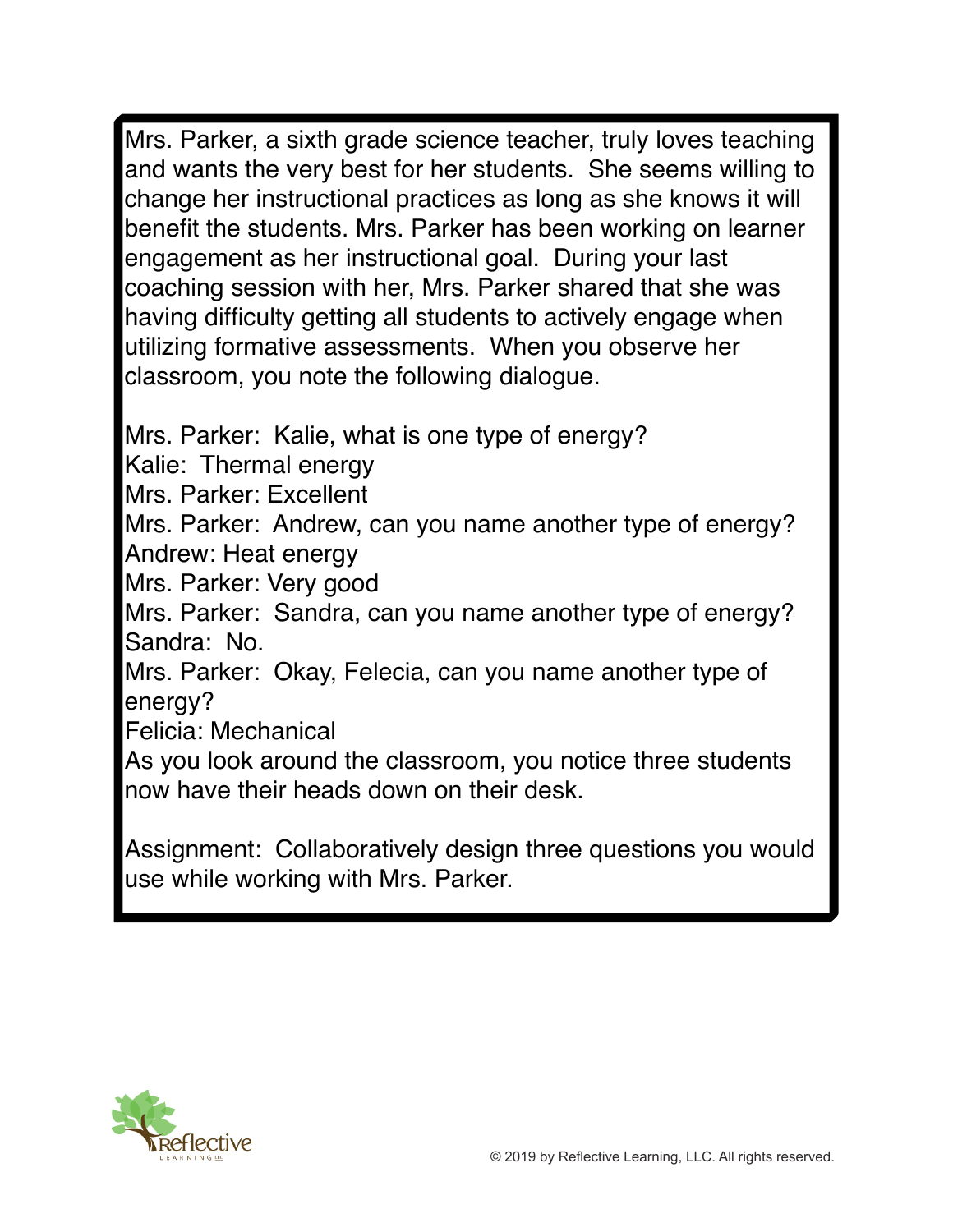When you observe Mr. Gore's first-grade classroom, students are working in small reading groups. You notice students are in groups of six. One group of students are sitting together but working independently to match the beginning letter of a word to a picture using the attached sheet. As you observe, you notice two students are finished with their sheet and sitting quietly. You ask them what they are supposed to be doing and one responds, "I'm waiting." The other one states, "I'm finished with my work." When it is time to rotate groups, the students place their work in a bin in the front of the classroom.